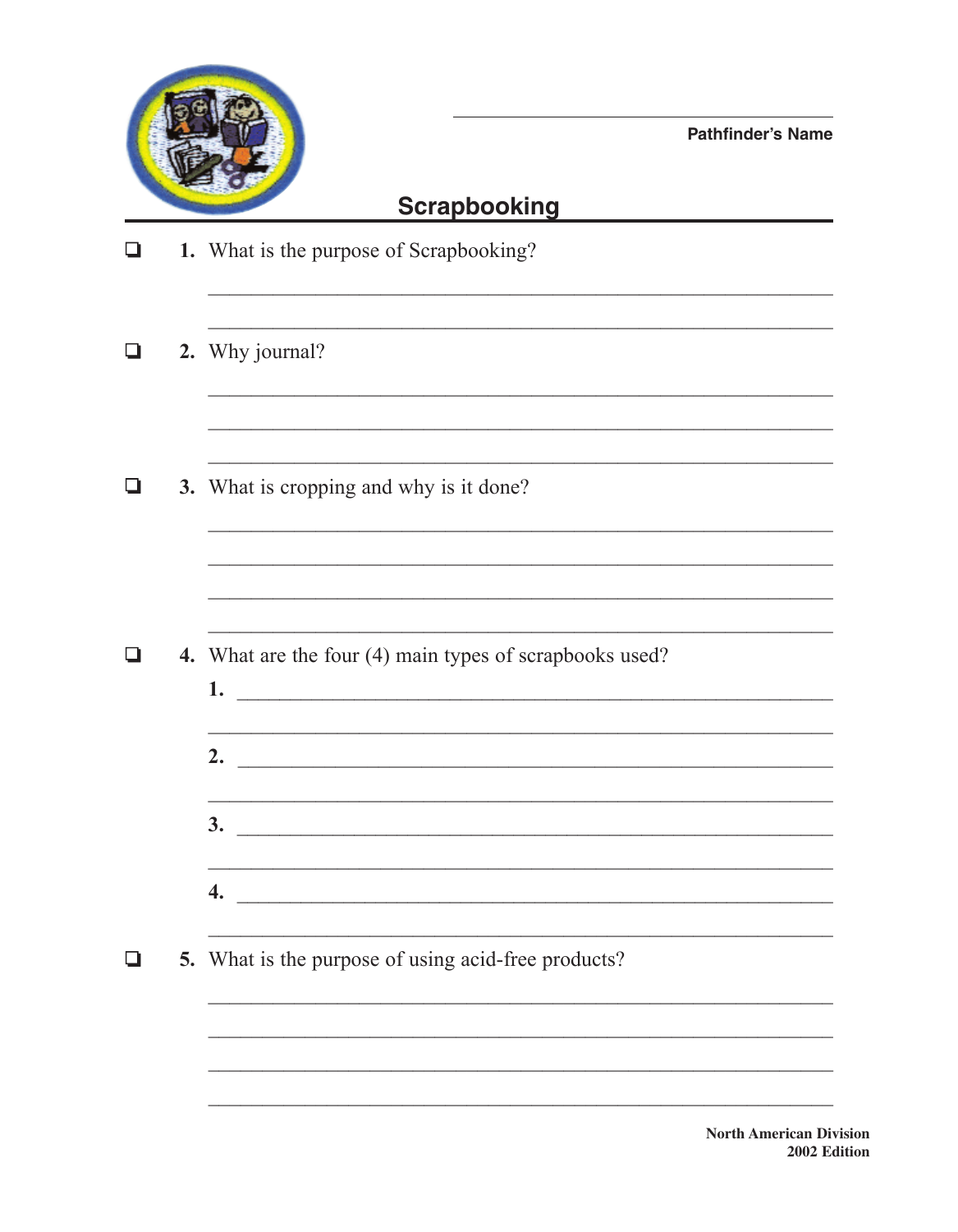| ப      | <b>6.</b> What are the four (4) different types of acid-free adhesive?                                                                                                                                                   |  |
|--------|--------------------------------------------------------------------------------------------------------------------------------------------------------------------------------------------------------------------------|--|
|        |                                                                                                                                                                                                                          |  |
|        | 2. $\qquad \qquad$                                                                                                                                                                                                       |  |
|        | $\overline{\mathbf{3.}}$                                                                                                                                                                                                 |  |
|        | 4.                                                                                                                                                                                                                       |  |
| $\Box$ | 7. What 'tool' is used to sharpen scissors and punches when they get dull?                                                                                                                                               |  |
| ⊔      | 8. Name five (5) different types of acid-free paper used in Scrapbooking.                                                                                                                                                |  |
|        |                                                                                                                                                                                                                          |  |
|        |                                                                                                                                                                                                                          |  |
|        | $\frac{3}{2}$                                                                                                                                                                                                            |  |
|        | $\overline{4.}$                                                                                                                                                                                                          |  |
|        | 5.                                                                                                                                                                                                                       |  |
|        | 9. Make a scrapbook of at least 12 pages $(8 \frac{1}{2} \times 11)$ or larger) on one of the<br>following themes, and incorporating the use of colored paper, stickers,<br>decorative scissors, matting and journaling. |  |
|        | School Year<br><b>Sporting Events</b><br>Vacations<br>Holidays                                                                                                                                                           |  |
|        | Building Projects (mission trips, new home, ECT.)<br>Wedding                                                                                                                                                             |  |
|        | <b>Birthday Party</b>                                                                                                                                                                                                    |  |
|        | All About Me (birth to now)                                                                                                                                                                                              |  |
|        | <b>Family Reunions</b>                                                                                                                                                                                                   |  |

❏ **10.**Memorize Joel 1:3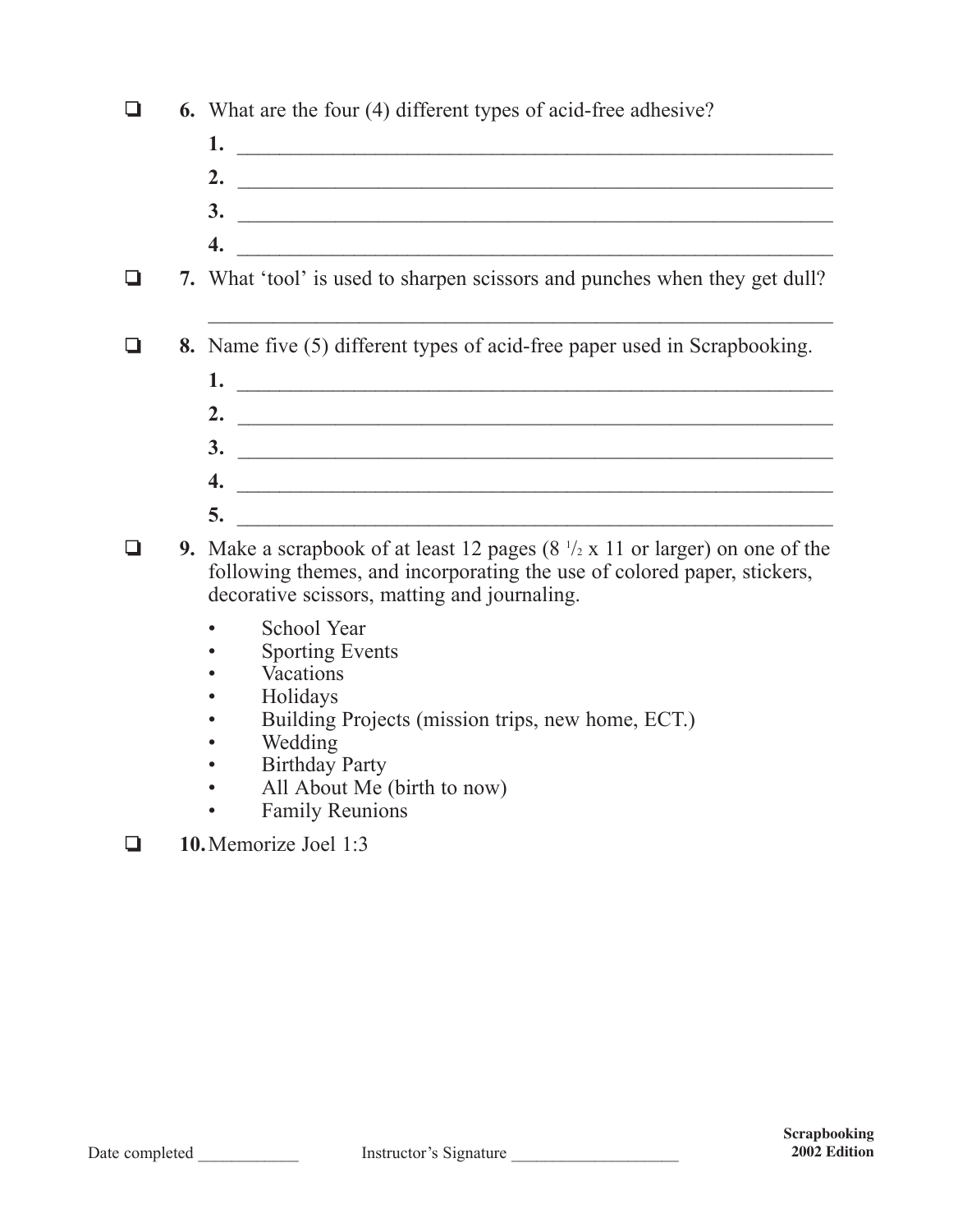**Pathfinder's Name** 

## **Scrapbooking, Advanced**

| ❏  | 1. Have the Scrapbooking Honor.                              |
|----|--------------------------------------------------------------|
| ப  | 2. What is lignin?                                           |
| ▁▌ | 3. What plastic is safe to use in Scrapbooks?                |
|    |                                                              |
|    | 4. What plastic is not and why not?                          |
|    |                                                              |
|    |                                                              |
|    | 5. Describe the value of Scrapbooking to future generations. |
|    |                                                              |
|    |                                                              |
|    |                                                              |
|    |                                                              |
|    |                                                              |
|    |                                                              |
|    | 6. How do you fix a journaling error?                        |
|    |                                                              |
|    |                                                              |
|    |                                                              |
|    |                                                              |
|    |                                                              |

**North American Division** 2002 Edition